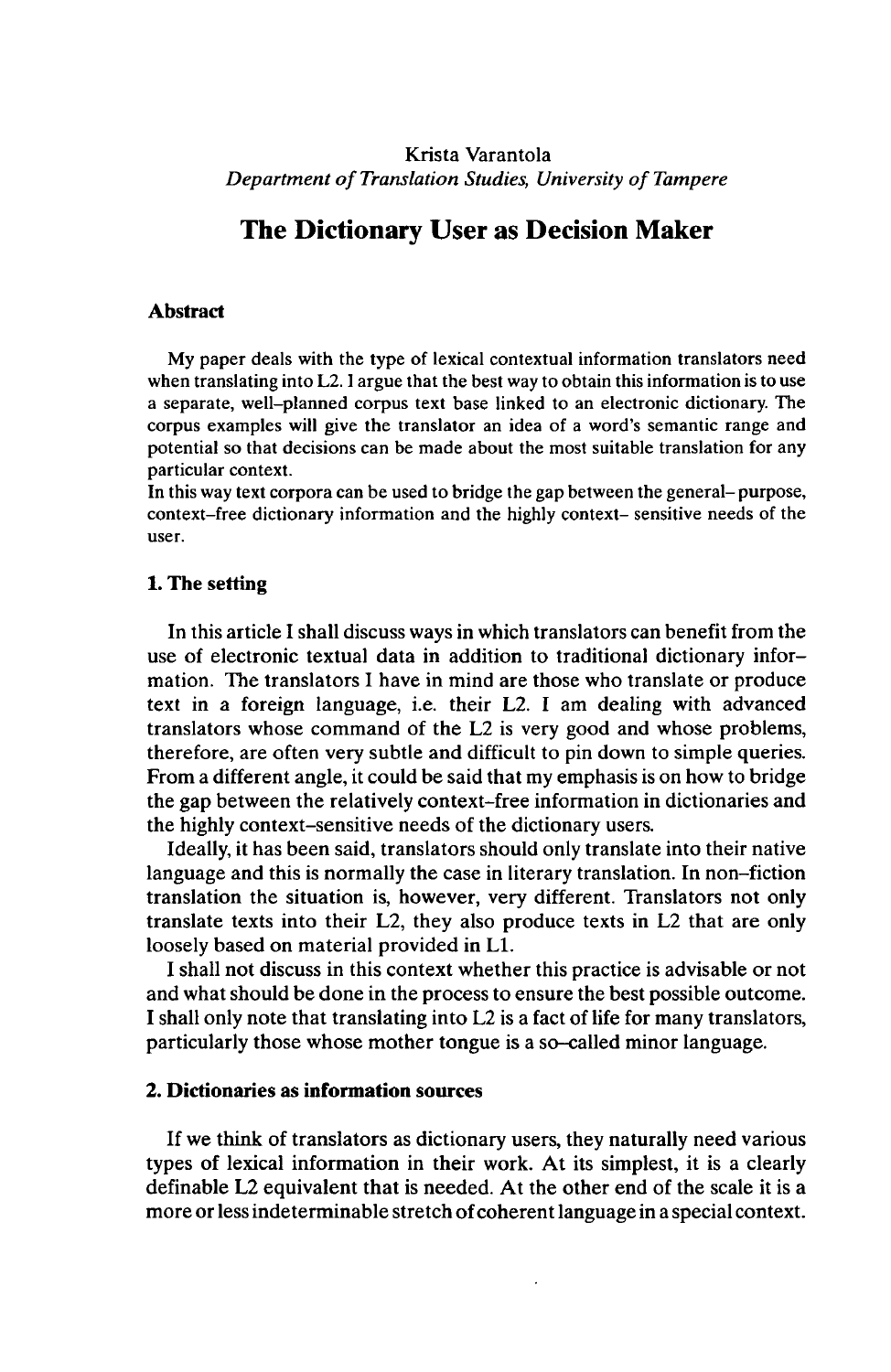To find the lexical information they need, translators have at their disposal very different types of sources; bilingual dictionaries, monolingual learners' and native speakers' dictionaries, combinatory dictionaries, thesauri, new types of production dictionaries (e.g. the Longman Activator), encyclopedic sources etc.

The main problem for the translators, in addition to finding answers to their queries, is how to be sure that the decision they make, on the basis of the information provided, is correct and acceptable for the context. In other words, L1-L2 translators also need to find a great deal of supportive information in the dictionary source to compensate for their lack of native language competence in L2. Paradoxically, the more competent the L2 users are, the more critical and choosy they tend to be about the information they receive.

How could dictionaries then guarantee user satisfaction? Most dictionaries are still available in paper format only but the situation is changing. With the electronic format, the ways of querying multiply and with a resourceful query language the potential of the source becomes more fully and systematially available. The basic dilemma, that of context-free information in the source vs. the context-sensitive needs of the user, however, remains.

#### **3. The dilemma**

Typically, translators have always been looking for "parallel texts", in addition to lexical dictionary information. Parallel texts, i.e. texts representing the same text type and dealing with the same subject matter in the target language, have been considered essential for a number of reasons. In special fields, they are used to get confirmation that the terms found in a special field dictionary are actually in use and mean what they are supposed to mean. More generally, they are used to get information about style, idiomatic usage, combinatory properties of words and also modern vocabulary and usage that has not yet reached the dictionaries.

The typical complaint about dictionary entries, on the other hand, is often that they do not give enough usage examples. They only give examples of what are perceived as prototypical and frequent uses. As a non-native speaker, however, you cannot be sure whether the prototypical uses can be extended to apply in the particular context you have in mind. In other words, as a translator you would like to make the decision on the basis of the information provided in the dictionary entry, but the examples are not varied or elaborate enough to give you the information about the semantic range of the expression that you would need to feel confident about your decision.

What are the alternatives if you do not find an appropriate example in a dictionary? You can take the risk, trust your intuition and use the word or collocation you have in mind or opt forsomething more secure even ifit does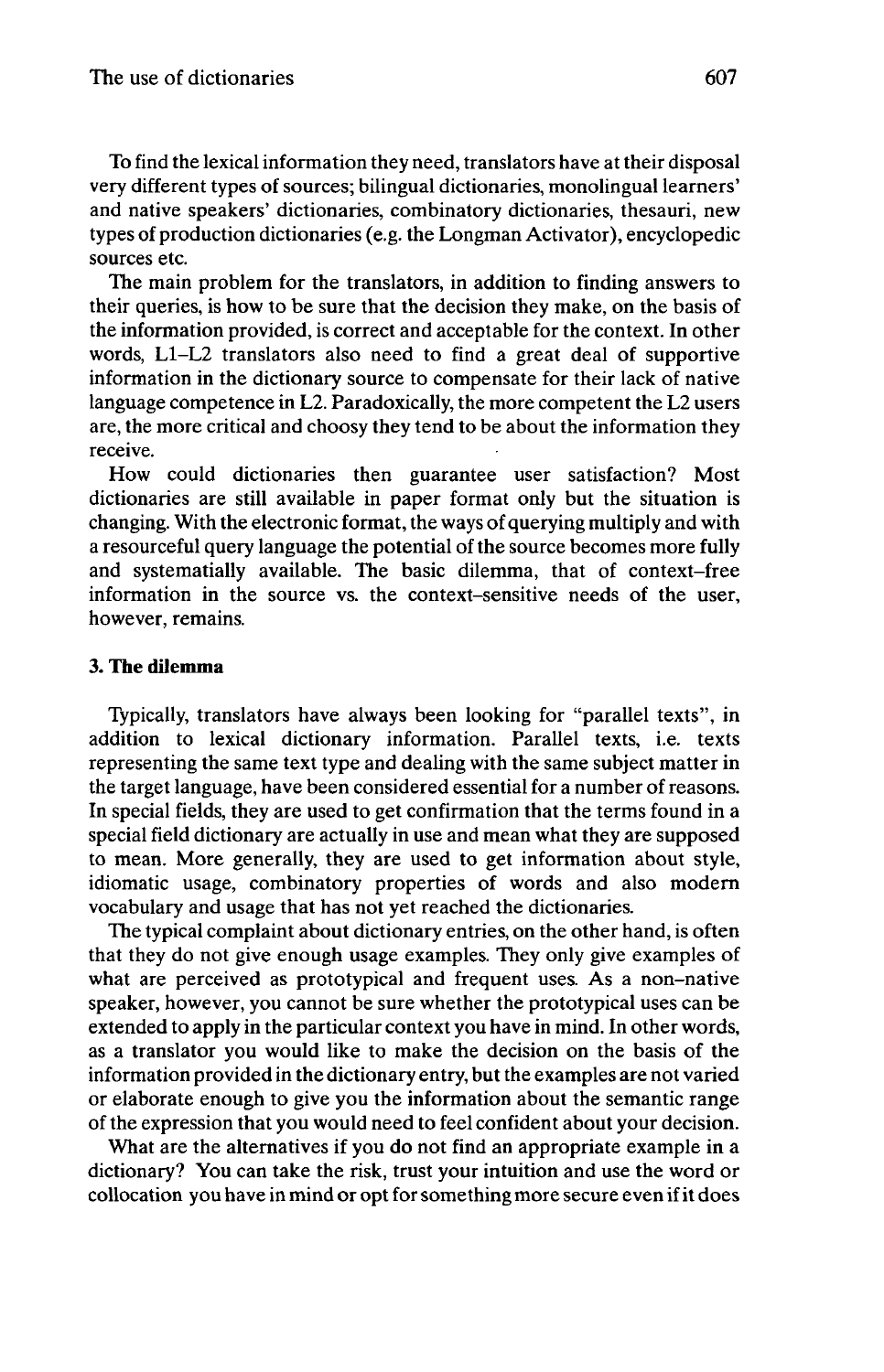not sound as good as your first choice. Whatever happens, as a user, you are not satisfied with the answer that the dictionary has given to your query.

#### **4. Text corpora as a solution**

Could text corpora be used to bridge the gap between the general-purpose aims of the dictionary and the specific needs of the user?

Text corpora certainly help the lexicographers to choose more appropriate and illuminating examples. It is another matter whether the examples in the dictionary should remain "authentic" or whether they should be further modified by the lexicographers to better suit the user needs (Cf e.g. Minaeva 1992 or Laufer 1992). Rundell and Stock (1992:14) compare large computer corpora and citation banks and argue that corpora are strong on the prototypical uses whereas individually collected citations give equally important information on unusual and innovative uses.

Should electronic dictionaries then give an unlimited number of usage examples to suit every possible user need? It can certainly be argued that there is no point in giving the user an unsorted collection of examples. It is the lexicographer's duty to crystallize the corpus evidence into well-chosen examples and to give the user a good breakdown of the lexical item's behaviour, both its prototypical behaviour and its range, as well as its semantic mobility. But if this succinct breakdown is not enough for the L2 user, how could the text corpusthen give more cues for the decision-making process?

#### **5. Corpus information**

Let me give a few examples of the type of information that advanced users could glean from large or customized corpora when typical dictionary entry information is not enough.

The word *cellular* is a prolific collocator in present-day English. According to dictionary examples, it is typically used together with *phone, telephone* and *radio.* In journalism, however, its use has greatly expanded recently and you can find it collocating with *technology, business, communication, counterparts, manufacturers* and perhaps less predictably with *giant* and *time. Cellular* has obviously become part of the general vocabulary and, at the same time, lost some of its semantic stringency and become more fuzzy-edged. It would, however, be difficult to capture its new semantic potential in a dictionary entry. On the other hand, an up-to-date, journalistic text corpus could implicitly give this information.

In a more specialised context, when compiling a glossary on EC terms in connection with the huge translation project of EC directives, it was noticed at TNC (The Swedish Centre for Technical Terminology) that translators were not only interested in the actual terms but also in learning the standard equivalents of multiword expressions like *temporary employment*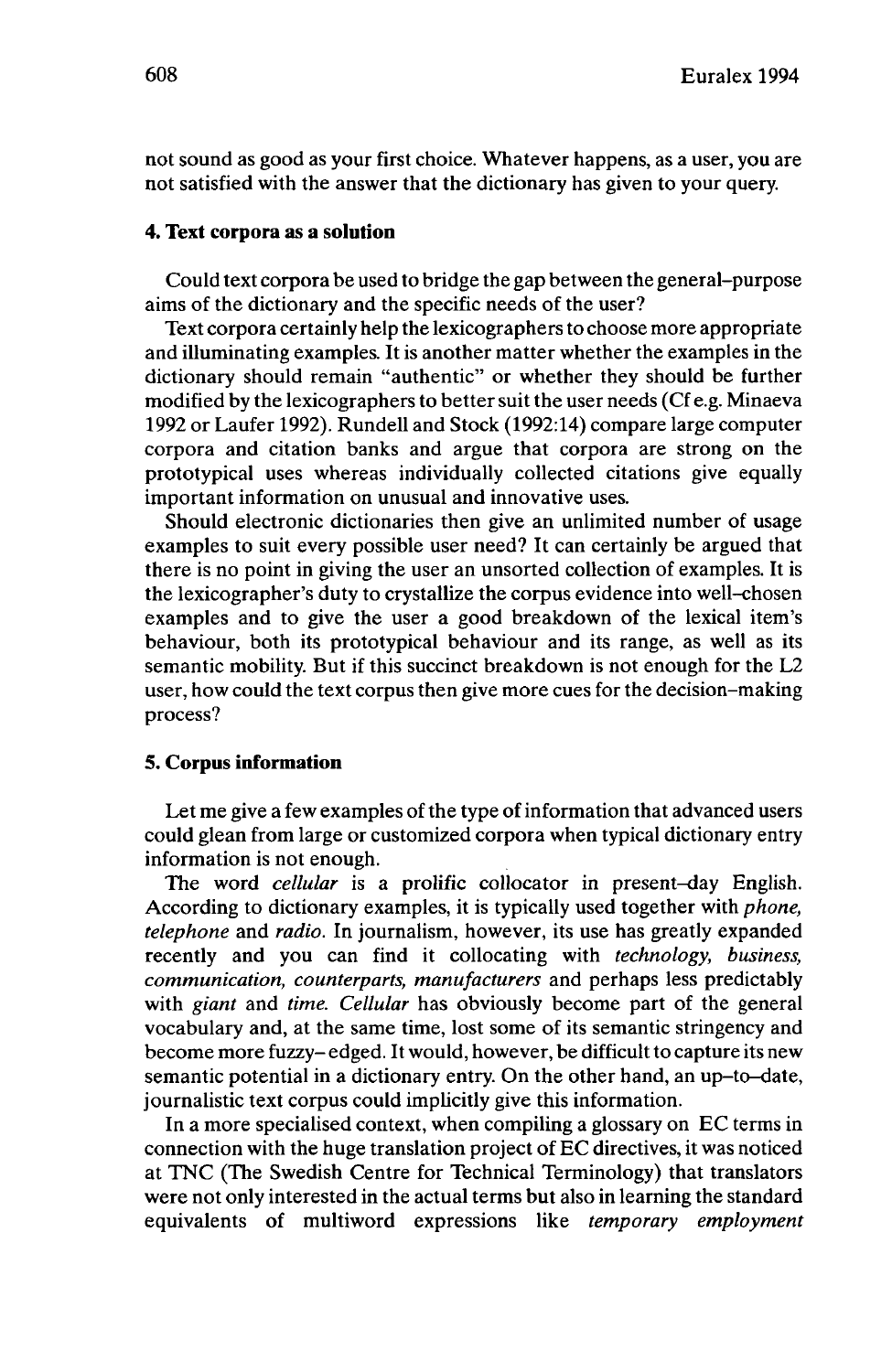*relationship, open market economy with free competition* and formulaic stretches of language such as *by way of derogation from.* In special and standardized contexts, it is important even in L2-L1 translation to know what the accepted "norm" translations are for various frequently occurring word combinations even if, strictly speaking, they do not qualify as special terms in the field.

Other examples of multiword expressions that have made it to the English-Swedish glossary are: *be rendered operational, be of analytical purity, commitment by way of guarantee, declare contrary to, have an infringement established, immediate andfullrecognition, operate under a flag ofconvenience, suspension ofthe exercise ofthe voting rights, take redressive action against, undisclosed aid from public funds.*

This kind of information could also be made available in special parallel text corpora of EC texts and it is clear that the best way of searching for equivalents for these types of units would be an electronic parallel text base with a sophisticated concordancing program.

The prototype version of COBUILD on CD-ROM had, as one of its databases, a text corpus of five million words (word bank). Unfortunately, in the prototype version, it was not possible to search the word bank for collocations unless the collocation was also a dictionary entry in the COBUILD dictionary. The system has a fixed starting point in the main dictionary and the users cannot therefore tailor their searches according to their needs but must follow an established search hierarchy and search routines. For example, itis not possible to find usage examples of*information age* because it is not an entry in the dictionary although there are usage examples ofthis collocation in the word bank corpus. Unfortunately, the final version has the same weakness. It has not been considered necessary to make the database more user-friendly and leave the decision about what the user wants to look  $up$  – to the user.

I followed up, by means of a corpus use experiment, the students' dictionary look-up processes after a dictionary use experiment that was conducted at Tampere University (cf. Varantola & Atkins, in preparation). I checked in the Oxford MicroConcord corpora of academic and newspaper texts (altogether about 2 million words) whether the students could have found the answers to their questions from concordanced corpus examples.

For example, a number ofstudents wanted to know whether they could use the phrase *information society* in an L1-L2 translation. The corpus did not provide any examples of *information society* but had a few examples of *information age* that could have helped them.

Some students hesitated between *aches* and *pains* in the combination *neck and shoulder* ...... The dictionaries did not help them but corpus examples would have told them that *aches* is rarer and usually occurs only in the fixed phrase of *aches and pains* whereas there were a number of examples of*pain* in combinationslike *NationalBack Pain Association, pain control, pain killer* etc. Quite a few students wondered whether they could use the phrase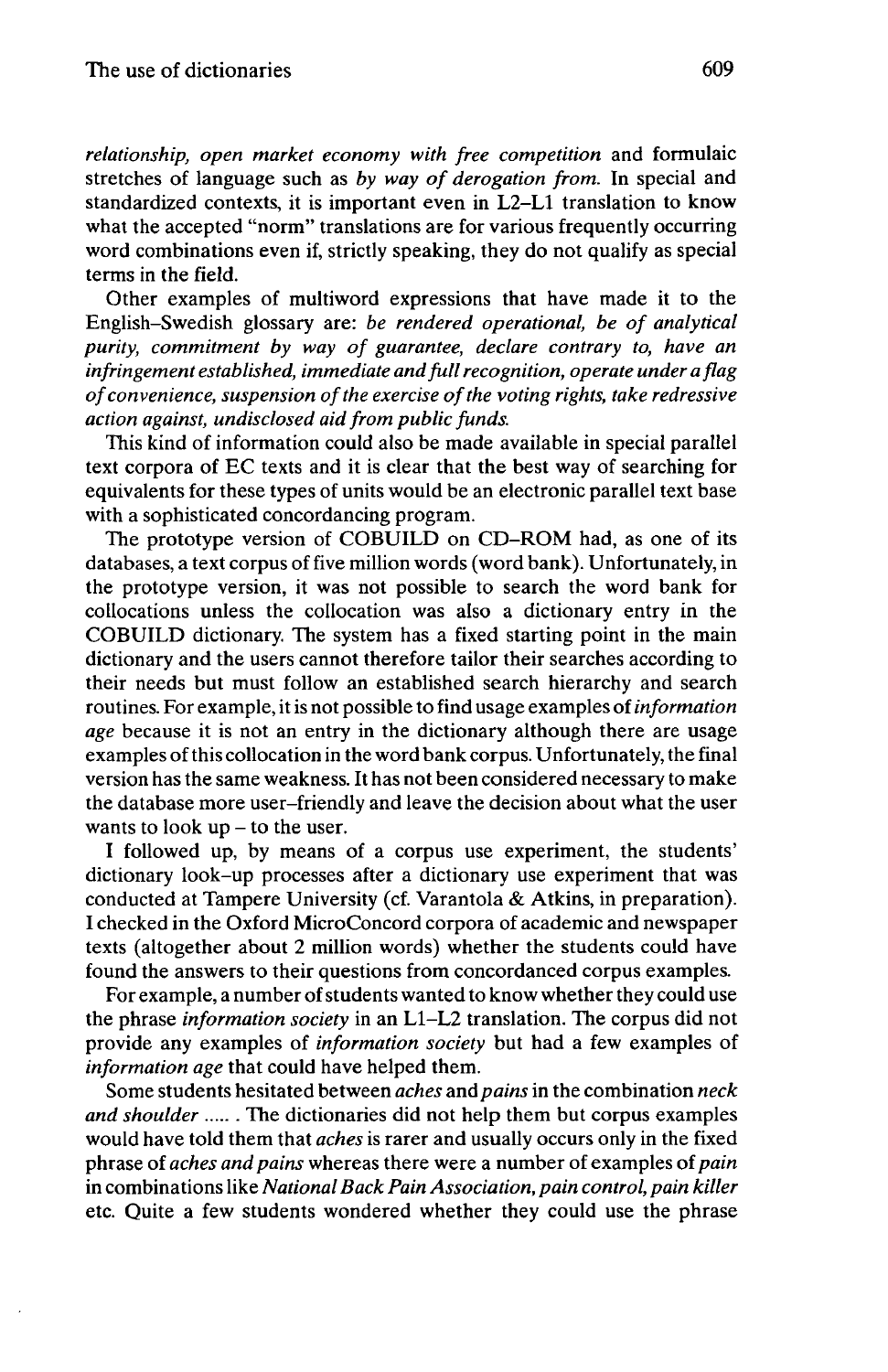*environmental hygiene* as a name of a university study programme. They could not have found a direct answer in the corpus butthey could have found expressions like *London School of Hygiene, professor of hygiene* and examples of *environmental* collocating with *organization, policy, services, health, sanity, safety* etc.

## **6. The lesson**

The corpus examples naturally give much more information about the range of a word or phrase, about typical genre- or style-based preferences than is possible in a dictionary entry. For translators, the existence of a well-balanced and versatile text corpus, in addition to traditional dictionaries and dictionary information, would be a welcome help in their decision making process. They would no longer need to look up detailed context-sensitive information in a dictionary entry but would have a more appropriate source at their disposal for these types of queries. Now they feel frustrated from the start because they know that it is very unlikely that "their example" is included in a typical dictionary entry. On the other hand, lexicographers would feel better because users would no longer expect them to satisfy all their lexical needs and guess in advance the various possible starting points of look-up processes. When necessary, the textual database would provide the context-dependent lexical information for the users. The translators would save time because they could go straight to the text corpus with their queries of a word's collocational and semantic behaviour. In this way they could also have their hunches confirmed or refuted, either directly or through collating the data from a number of examples.

Ideally then, the translators would, in addition to typical dictionary data, have recourse to text corpora that could be sorted according to a variety of criteria such as domain, style, text type and also concordanced in sophisticated ways.

Now that a number of corpora of various types and sizes are becoming available to individual users it is certainly worthwhile to study how text bases could help the translators or writers to make up their minds in L2 and be confident about their choices. The key notion is that when decisions are made at this level of competence, the actual decision making should be left to the database users, but the data should provide versatile and adequate cues so that the users could make soundly based choices for the particular textual contexts they are working with.

#### **References**

Laufer, B. 1992 "Corpus-based versus lexicographer examples in comprehension and production of new words". In H. Tommola & K. Varantola, T Salmi-Tolonen & J Schopp (Eds.) EURALEX '92 Proceedings /-//:71-76

Minaeva, L. 1992. "Dictionary Examples: Friends or foes?" In H. Tommola & K. Varantola, T Salmi-Tolonen & J Schopp (Eds.) EURALEX '92 Proceedings I-II:77-80.

Rundell, M. & P. Stock. 1992 The corpus revolution". English Today 30:9-14.